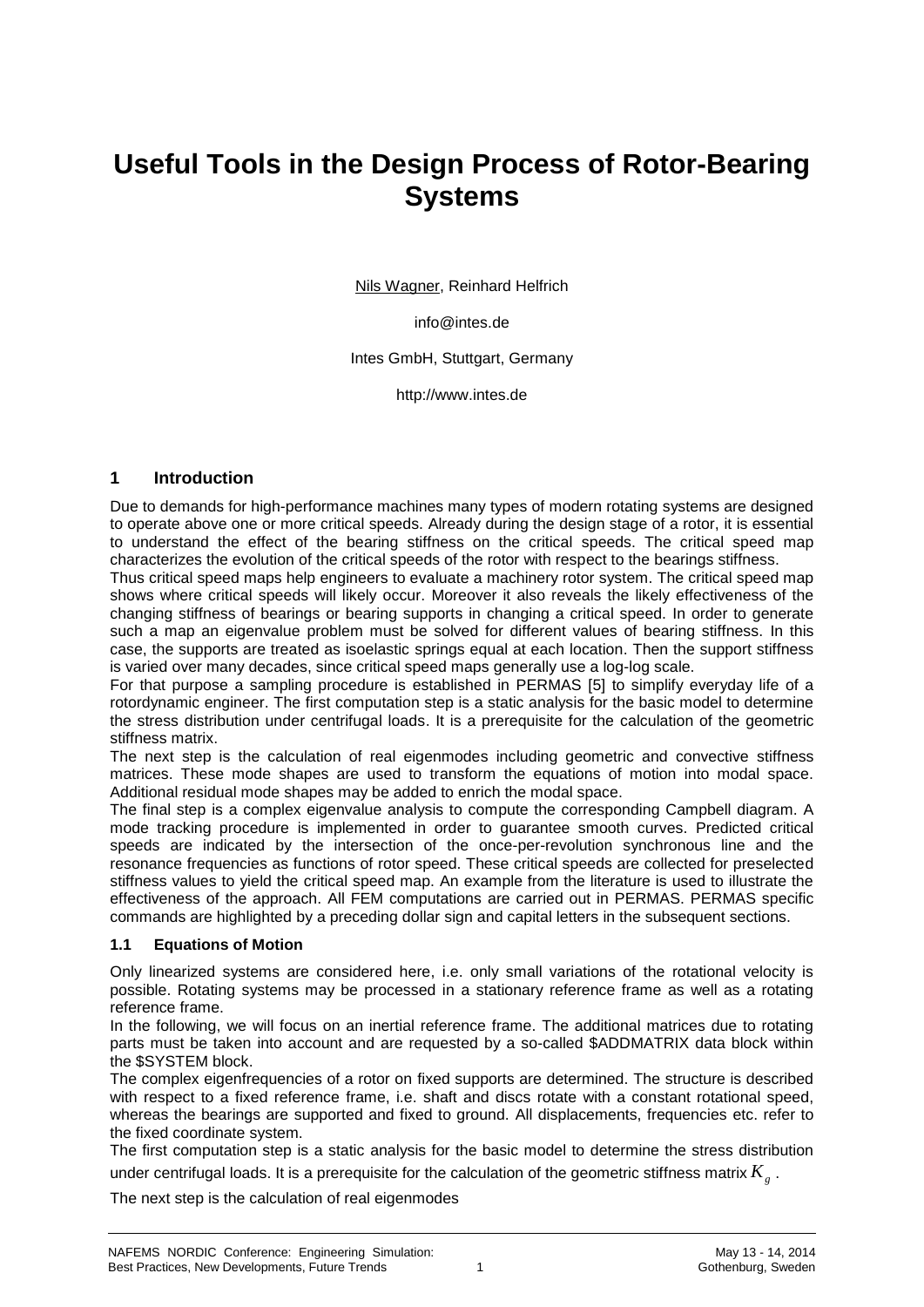$$
MX = (K + Kg + Kc) X \Lambda, \quad \Lambda = \begin{bmatrix} \lambda_1 & & \\ & \dots & \\ & & \lambda_r \end{bmatrix}
$$
 (1)

Including geometric and convective stiffness matrices: The governing equations of motion that describes a rotor system in a stationary reference frame is given by

$$
M\ddot{u} + (D + D_b(\Omega) + G)\dot{u} + (K + K_b(\Omega) + K_g + K_c)\dot{u} = R(t),
$$
\n(2)

where  $M$  denotes the mass matrix,  $D$  viscous damping matrix,  $D_{\scriptscriptstyle b}$  speed-dependent bearing viscous damping matrix,  $G$  gyroscopic matrix,  $K_c$  convective stiffness matrix,  $K_g$  geometric stiffness matrix,  $K_b(\Omega)$  speed-dependent bearing stiffness matrix. Material damping of the stator is replaced by an equivalent viscous damping in the time-domain. Including convective stiffness requires the use of a consistent mass matrix, which is the default formulation beginning with version 14. The equations of motion (2) are transformed into modal space by means of

$$
u = X \eta. \tag{3}
$$

Additional static mode shapes may be added to enrich the modal space. This is realized by \$ADDMODES.

$$
\widetilde{M}\ddot{\eta} + (\widetilde{D} + \widetilde{D}_b(\Omega) + \widetilde{G})\dot{\eta} + (\widetilde{K} + \widetilde{K}_b(\Omega) + \widetilde{K}_g + \widetilde{K}_c)\eta = \widetilde{R}(t).
$$
\n(4)

By introducing  $\xi = \dot{\eta}$  the second order form (4) is transformed into a state-space form:

$$
\begin{bmatrix} \widetilde{M} & O \\ O & I \end{bmatrix} \begin{bmatrix} \dot{\xi} \\ \dot{\eta} \end{bmatrix} + \begin{bmatrix} \widetilde{D} + \widetilde{D}_b + \widetilde{G} & \widetilde{K} + \widetilde{K}_b + \widetilde{K}_s + \widetilde{K}_c \\ -I & O \end{bmatrix} \begin{bmatrix} \xi \\ \eta \end{bmatrix} = \begin{bmatrix} \widetilde{R}(t) \\ 0 \end{bmatrix} . \tag{5}
$$

To analyze rotating models two different coordinate systems can be used in PERMAS, stationary and rotating. By using a stationary reference frame the model can have both rotating parts and stationary parts. However, the rotation parts have to be axisymmetric. Moreover different components can rotate with different rotational speeds. A stationary reference frame is activated by

#### \$ADDMATRIX GEOSTIFF CONVSTIFF GYRO

The rotational speed is defined in the loading definition of a static pre-run by \$INERTIA ROTATION-Additional matrices are built for that reference speed.

The modelling of a rotating machine requires a skew-symmetric pseudo-damping matrix named gyroscopic matrix. The particular form of the matrix makes complex eigenmodes appear, forward modes (FW) having increasing frequencies and backward modes (BW) having decreasing frequencies. Critical speeds were evaluated in the operating speed range.

### **2 Campbell Diagram**

 $\int$ <br>  $\int$ <br>  $\int$  (assume the sign of the sign of the sign of the sign of the sign of the sign of the sign of the sign of the sign of  $K_z$  convective stiffness matrix,  $K_z$  geometric<br>  $K_z$  convective stiffness matrix,  $D_y$ In order to get the relation between eigenfrequencies and rotational speed an automatic procedure called \$MODAL ROTATING is available which directly generates all eigencurves. A mode tracking algorithm is implemented in order to sort the complex eigenvalues. The Campbell diagram for an example taken from the literature [2] is depicted in Fig. (1). Usually the natural frequency of the BW mode decreases as the rotation speed increases. Correspondingly, the natural frequency of the FW mode increases as the rotation speed increases. Putative candidates for critical speeds are given by the intersections between the eigencurves and the synchronous line. Usually, critical speeds are excited by unbalance forces that affect the rotor. If bearing stiffnesses are symmetrical in two radial directions, unbalance forces cannot excite the backward whirling modes [3, 4].

The general principles for finding torsional critical speeds are similar to those for lateral critical speeds. However, there are some specific differences. The torsional natural frequencies are independent of spin speed so they plot as horizontal lines on the Campbell diagram. However, due to numerical reasons there are some small fluctuations in the torsional natural frequencies with respect to spin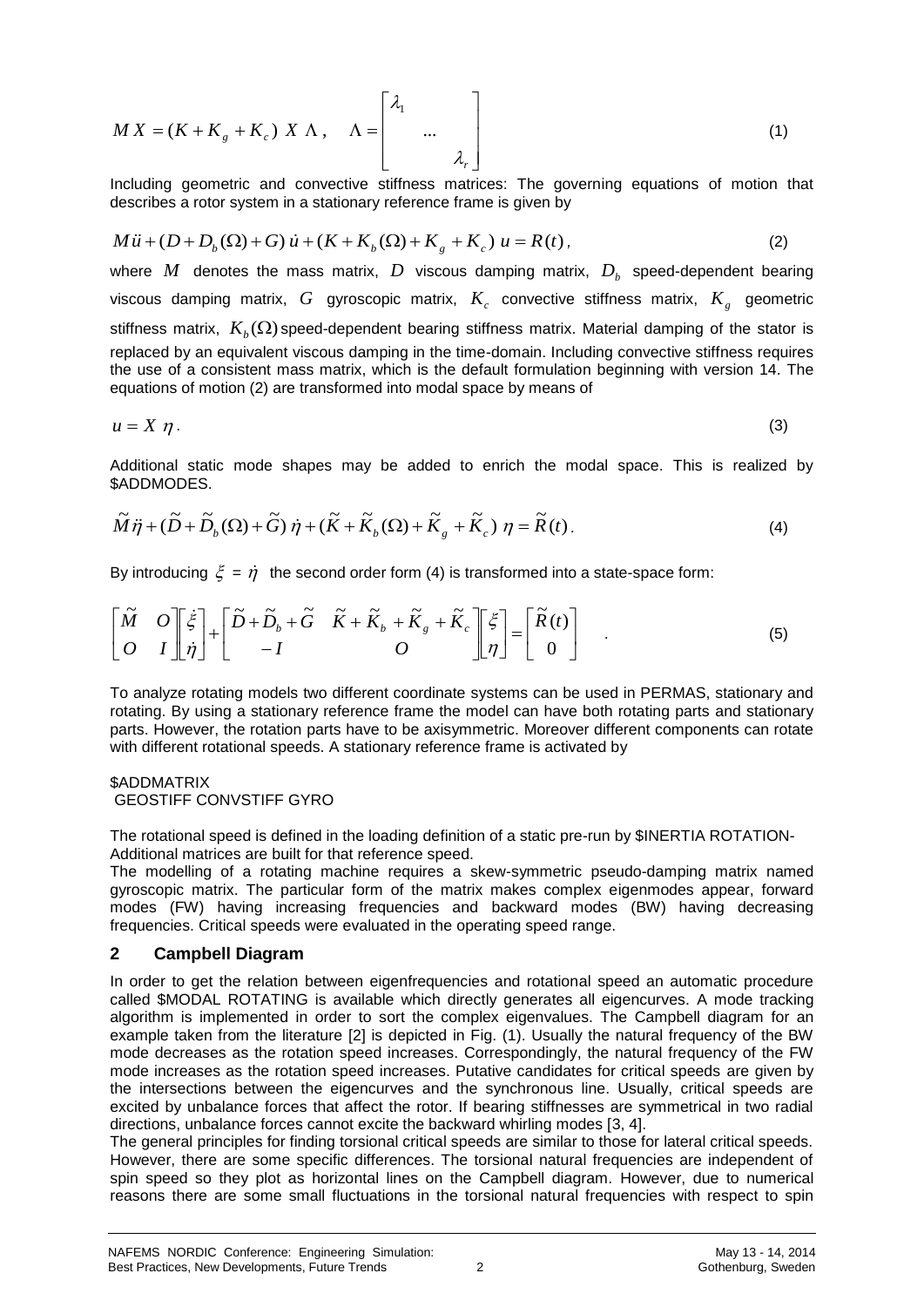speed. Therefore the corresponding values are scaled by their mean values. Then the differences between consecutive elements of each torsional eigencurve are added. If the sum is below a threshold value, the corresponding eigencurve is associated with a speed-independent mode. That criterion is used to filter them out here.

The lateral eigencurves are approximated by cubic splines to compute the intersections between the corresponding eigencurve and the synchronous line. This is done by bisection.

The procedure is repeated for increasing values of the support stiffness by using the new SAMPLING method that is available since PERMAS version 15. All critical speeds are collected.

Finally a critical speed map [7, 8, 10] is available Fig. (2).





# **3 Critical Speed Map**

Nowadays critical speed maps are used in the early design stage of rotors [7, 8].

Note that the first two modes with low support stiffness involve a negligible amount of shaft bending Fig. (2) illustrates the natural frequency variation according to bearing stiffness. The first three critical speeds typically vary with support stiffness [1]. In this case, the sensitivity of all critical speeds to support stiffness does not permit a range of operating speeds that does not traverse any of the the critical speeds. A relative strong variation of the critical speeds can be achieved by an adaptation of the support stiffness in the interval  $\left|10^4;10^7\right|$  [N/mm].